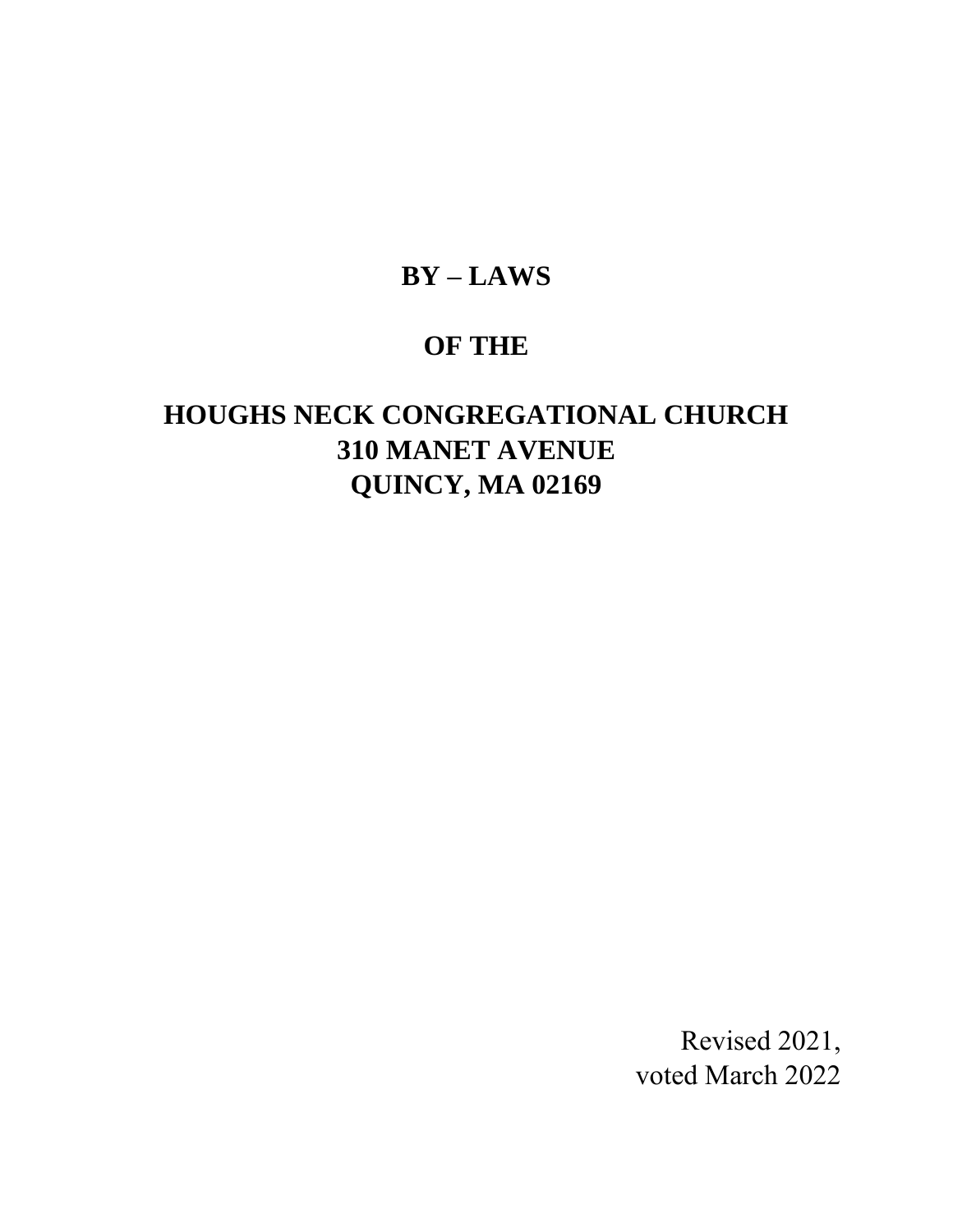# **HOUGHS NECK CONGREGATIONAL CHURCH BY-LAWS Adopted ……………….**

### **Article I. Name**

**A.** The name of this Church shall be the Houghs Neck Congregational Church; Quincy, MA.

### **Article II. Object** *(Mission Statement)*

**A.** The object *(Mission Statement)* of this Church shall be to bind together followers of Jesus Christ for the purposes of sharing in the worship of God and in making His will dominant in the lives of men and women *(persons)* individually and collectively, especially as that will is set forth in the life, teachings and resurrection of Jesus Christ.

# **Article III. Polity**

- **A.** The Church acknowledges Jesus Christ as its head and finds in the Holy Scripture, interpreted by the Holy Spirit through reason, faith and conscience its guidance in matters of faith and discipline.
- **B.** The government *(governance)* of this Church is vested in its members who exercise the right of control in all its affairs, subject in legal matters to the Articles of Incorporation granted it by the Secretary of the State of the State *(Commonwealth)* of Massachusetts.
- **C.** While this Church is amenable to no ecclesiastical judicatory, it accepts the obligations of mutual council and cooperation involved in the free fellowship of Christian churches and pledges itself to share their common aims and work.

### **Article IV. Doctrine**

- **A.** This Church recognizes the Bible as the sufficient rule of faith and practice and holds that living in accordance with the teachings of Jesus Christ is the true test of fellowship. Each member shall have the undisturbed right to follow the Word of God according to the dictates of his or her *(the member's)* own conscience, under the enlightenment of the Holy Spirit. The following statement of faith therefore, is not a test, but an expression of the spirit in which the Church interprets the Word of God.
	- **1. Faith:** We believe in God the Father, infinite in wisdom, goodness and love; and in Jesus Christ, his Son, our Lord and Savior, who for us and our salvation lived and died and rose again and lives forevermore; and in the Holy Spirit, who reveals Christ's will; and renews, comforts and inspires the Church.
	- **2. Covenant:** We are united in striving to know the will of God as taught in the Holy Scriptures, and in our purpose to walk in the ways of the Lord, made known or to be made known to us. We hold it to be the mission of the Church of Christ to proclaim the Gospel to all humankind, exalting the worship of the one true God and laboring for the progress of knowledge, the promotion of justice, the reign of peace and the realization of human reconciliation. Depending as did our forebears, upon the continued guidance of the Holy Spirit to lead us into the truth, we work and pray for the transformation of the world into the Kingdom of God; and we look with faith for the triumph of righteousness and the life everlasting.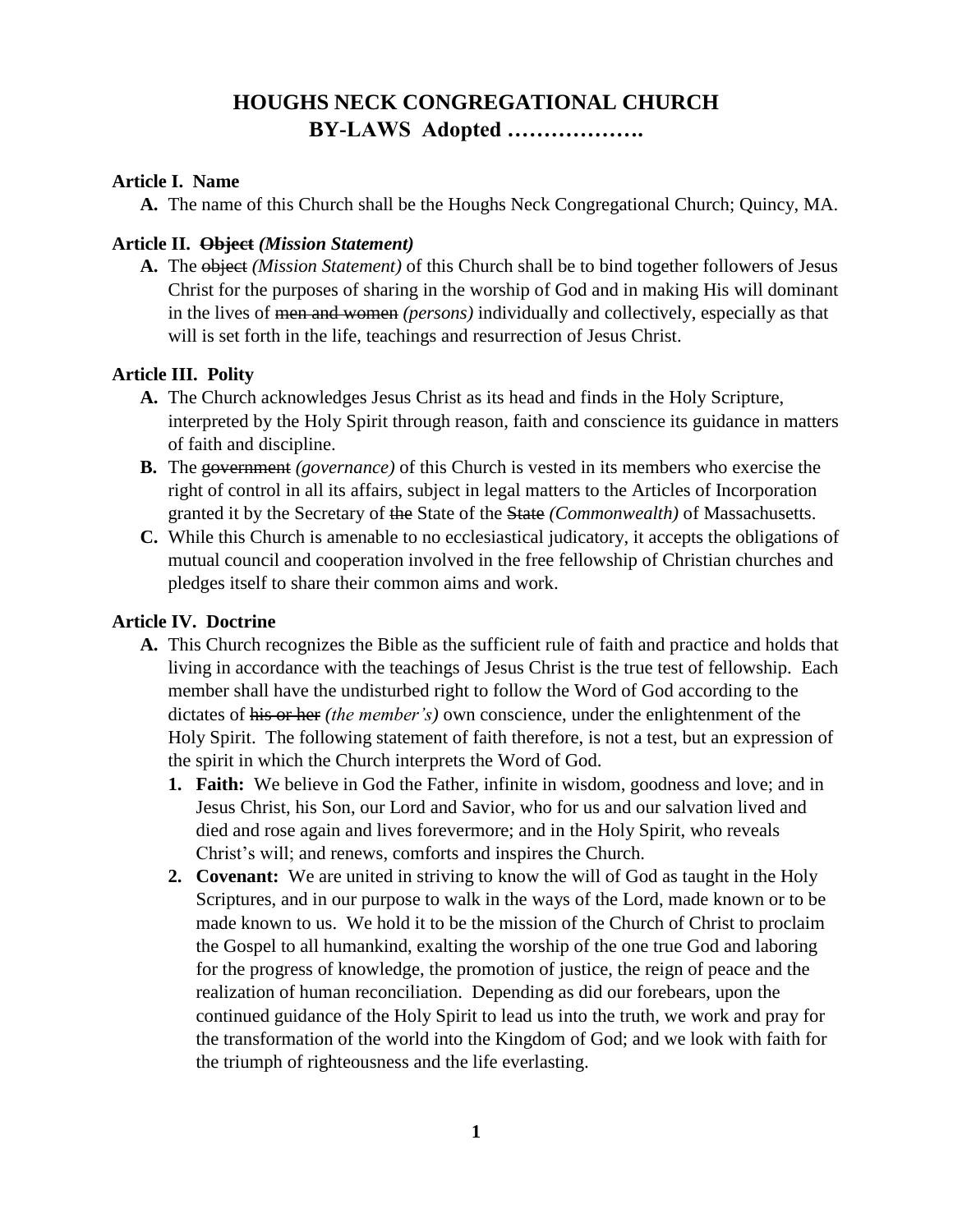#### **Article V. Membership**

- **A.** The Houghs Neck Congregational Church is composed of its members who, believing in God as Heavenly Father and accepting Jesus Christ as the Lord and Savior; and depending on the guidance of the Holy Spirit are organized for Christian Worship for the ongoing work of Christian witness.
	- **1. Reception.** Persons become *Active* Members of the Houghs Neck Congregational Church by:
		- **a.** Baptism and either confirmation or profession of faith in Jesus Christ as the Lord and Savior
		- **b.** Reaffirmation of profession of faith
		- **c.** Letter of transfer or certification from other Christian Church*(es)*.
	- **1. Inactive Members.** If after a period of one year *(only one year ??????)*, in spite of approaches and communications by the Diaconate, a member has had no contact with the Church and has not contributed to its support, a letter shall be sent by the Diaconate asking if the person desires to have their name removed from the Active Membership of the Church and placed on the Inactive roll. If that member so requests or fails to respond to the letter and continues to show no interest in the life of the Church for a period of three (3) months after said letter has been sent, by action of the Diaconate shall forward a letter to the Member confirming change in status to Inactive, with a copy to the Clerk *(who shall)* to transfer the Member to the Inactive Roll upon recommendation of the Diaconate.

*Inactive Members. If after a period of two (2) years, an Active Member has had no contact with the Church and has not contributed to its support, the Active Member shall be contacted by the Diaconate through a personal visit or by a phone call to determine if the person desires to have their name be removed from Active Membership of the Church and placed on the Inactive Roll. If the Active Member so requests, the Diaconate shall forward a letter confirming the change in status to Inactive; with a copy to the Clerk. Regardless, the Diaconate shall forward a summary of the communication to the Clerk for the Church's records.*

**2. Termination.** Termination of membership may be accomplished by a Member's request to the Diaconate for withdrawal. The Church shall patiently endeavor to secure his or her continuance in it fellowship. Failing in such effort, the Church will accept the request and terminate the membership. A member's name shall be removed on death from the active and inactive rolls of this Church. All requests for the termination of membership by letter of transfer shall be acted upon by the Pastor and the Clerk, and reported to the Diaconate. Such letters of transfer and commendation as issued shall be directed to a particular local church.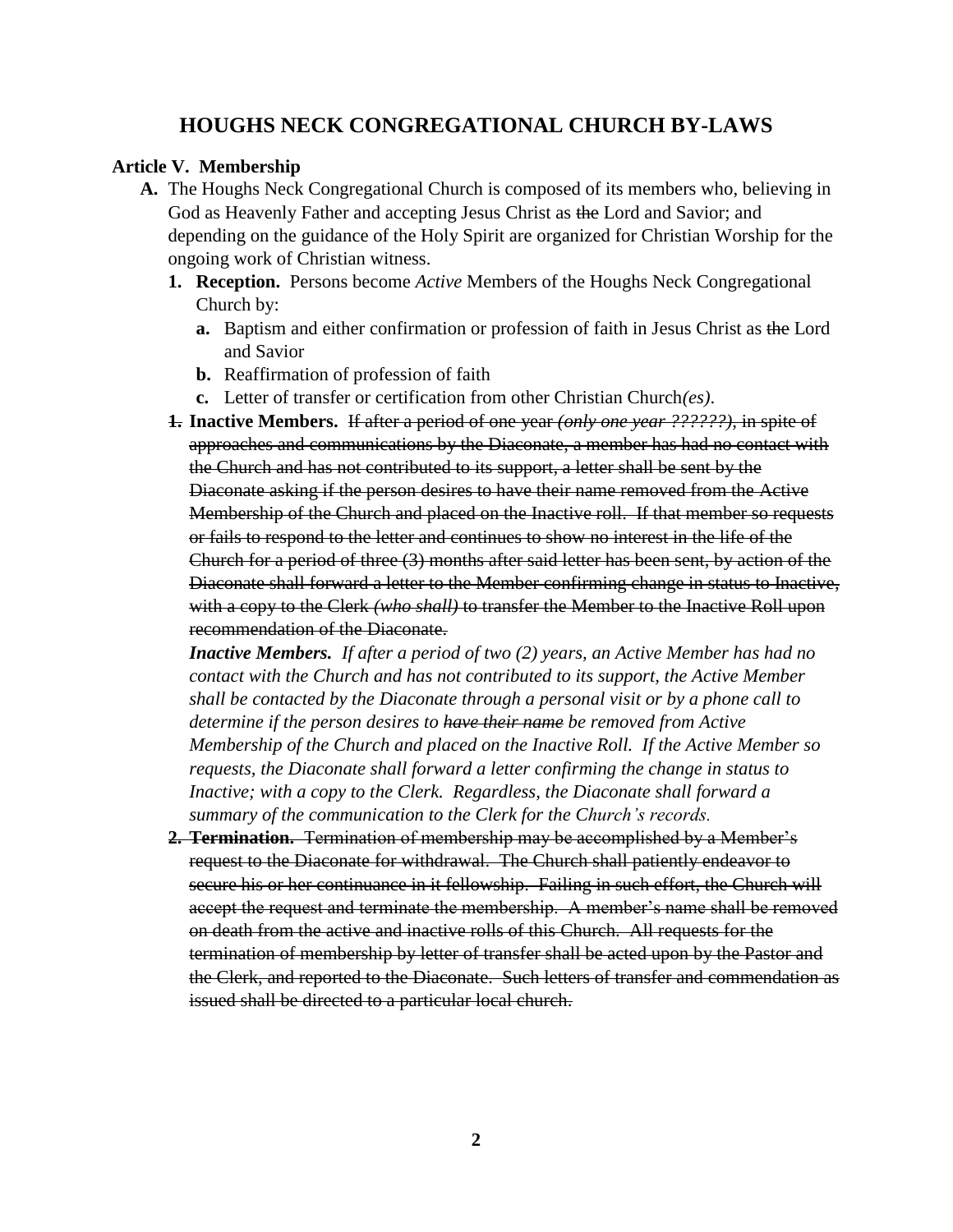# **Article V. Membership (continued)**

- **2. Transfer/Termination.** Termination of membership shall be accomplished as follows.
	- **a. Transfer.** A Member shall initiate the request to Transfer membership in writing, addressed to the Diaconate. The Diaconate shall act upon the request and forward the Member a letter of transfer and commendation with a copy to the Clerk; the Member's name shall be removed from the rolls of the Church.
	- **b. Death.** Upon receipt of notification of the death of a Member, the Diaconate shall request the Clerk to remove the Member's name from the rolls of the Church.
	- **c. Termination.** A Member shall initiate the request to terminate membership in writing, addressed to the Diaconate. The Church shall patiently endeavor to secure the Member's continuance in its fellowship. Failing in such effort, the Diaconate shall act upon the request and forward the Member a letter of termination with a copy to the Clerk; the Member's name shall be removed from the rolls of the Church.

# **Article VI. Services and Meetings**

- **A.** The services and meetings of the Church shall be as follows.
	- **1. Worship**
		- **a.** Service*(s)* of Worship shall be held at given hours each Sunday, (*as determined by the Diaconate);* except when temporarily suspended by vote of the Church *(or in the event of a declared governmental emergency)*.
		- **b.** The Sacraments. The Sacraments of the Lord's Supper shall be at times decided upon by the Diaconate. No Sacrament is compulsory on any Member or church attendee.
		- **c.** The baptism of adults and the baptism or dedication of children shall be administered at the discretion of the Pastor or in his or her absence, *(if absent),* the Diaconate.
		- **d.** Other Services for worship, inspiration, prayer and study may be held as determined by the Church. *(Diaconate).*

# **2. Business Meetings**

- **a. Annual Meeting.** The Annual Meeting shall be held in June to hear the yearly reports of the Officers, Organizations, Departments *(Boards and Committees)*; to transact business; adopt the annual budget; *(and to)* set up plans for the New Year.
- **b. Election***/Budget Approval* **Meeting.** Election for all Officers, Board and Committee members not appointed by *(the)* Church Council *(and adoption of the proposed Annual Budget)* shall be held at a Church meeting in April.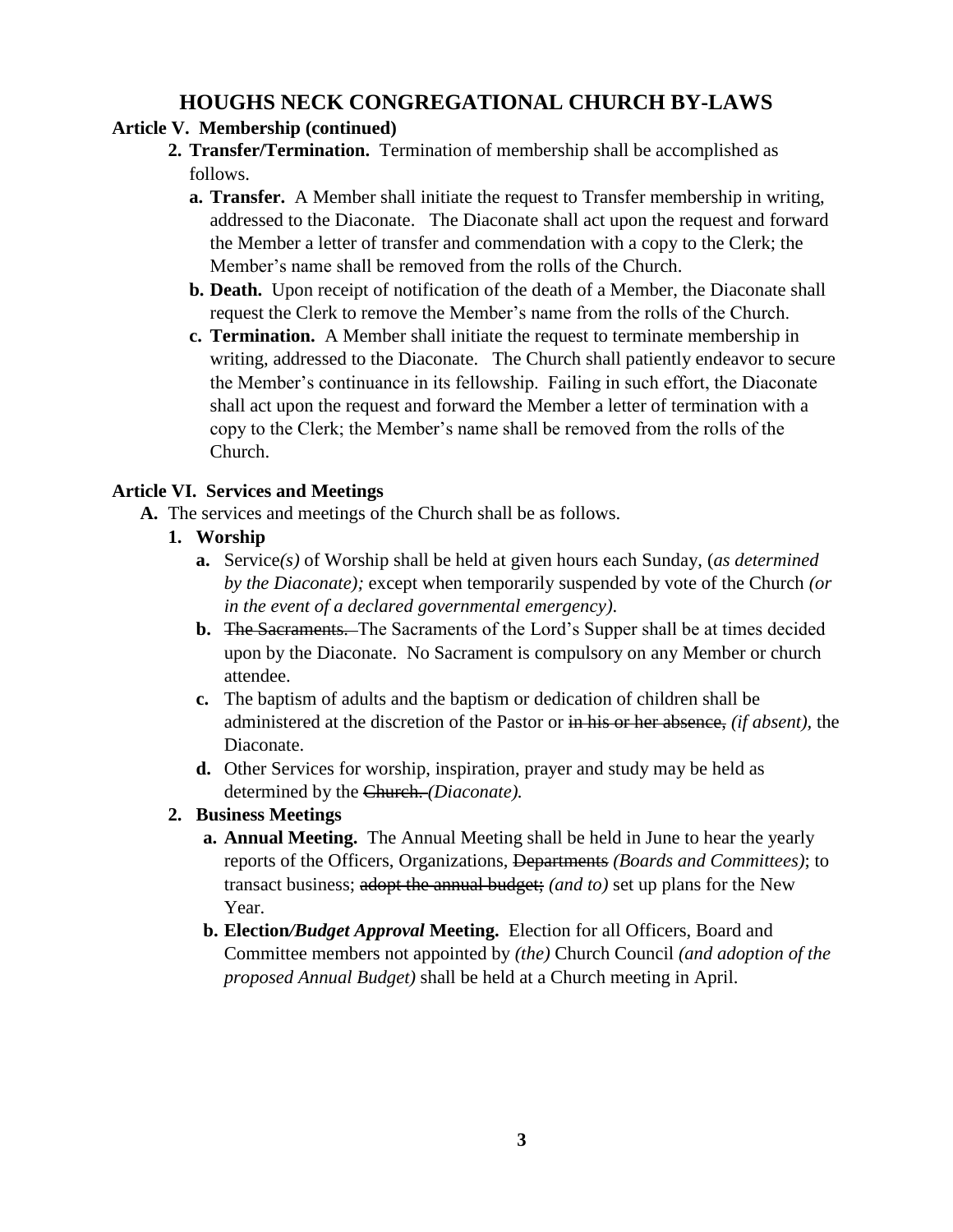# **Article VI. Services and Meetings (continued)**

- **2. Business Meetings (continued)**
	- **c. Regular Services as Business Meetings.** The regular Sunday meeting of the Church shall be considered competent in case of necessity to transact business, except *with the exception of* corporate action requiring legal notice; and *with*  business specifically referred to other meetings.
		- **1)** *Corporate action may be taken at a regular Sunday meeting of the Church as long as requirements for notification have been fulfilled.*
	- **d. Special Meetings.** Special meetings for business may be called *(requested)* by the minister *(Pastor),* the Church Council, the Diaconate, the Trustees or on written request of *(by)* five (5) *(active)* members of the Church to the Clerk *(who shall call the meeting and post all necessary notifications).*
	- **e. Quorum.** A quorum shall consist of twenty (20) *(Active) Members.*
	- **f. Rule and Regulations**
		- **1) Voting.** Voting shall be by ballot, voice vote or show of hands, except as otherwise provided in the By-Laws. Unless otherwise required, a majority vote is decisive, and unless restricted by law all members of the Church are entitled to vote.
		- **2) Election of Officers, Board and Committee Members.** The candidates submitted by the Nominating Committee and presented by the Clerk on a suitably prepared ballot including *which shall include* appropriate space for write-in candidates who shall meet the requirements for the position for which the candidate is nominated. The right of any Active Member to make a nomination from the floor shall always be recognized. In the event any nominee after election declines to serve *(or if a vacancy occurs)*, the Nominating Committee shall propose a substitute to be voted upon at the next duly called Business Meeting of the Church *(Council and upon a majority vote the candidate shall be elected and commence to serve immediately)*. Unless otherwise indicated, all Officers, Board and Committee members shall serve a three-year term. The Nominating Committee shall attempt to ensure that all Board and Committee Members' terms are staggered to ensure Board and Committee continuity.
		- **3) Official Year.** The Official Year of the Church shall begin on June 1 and all Officers, Boards and Committees shall assume their duties at that time and continue in office until their successors are elected and qualified *(the end of their respective terms).*
		- **4) Moderator.** The Pastor of the Church shall ordinarily be the Moderator of business meetings. In the *(event of)* absence *(or incapacitation)* of the Minister *(Pastor)*, the chairperson of the Diaconate will *(shall)* act as Moderator.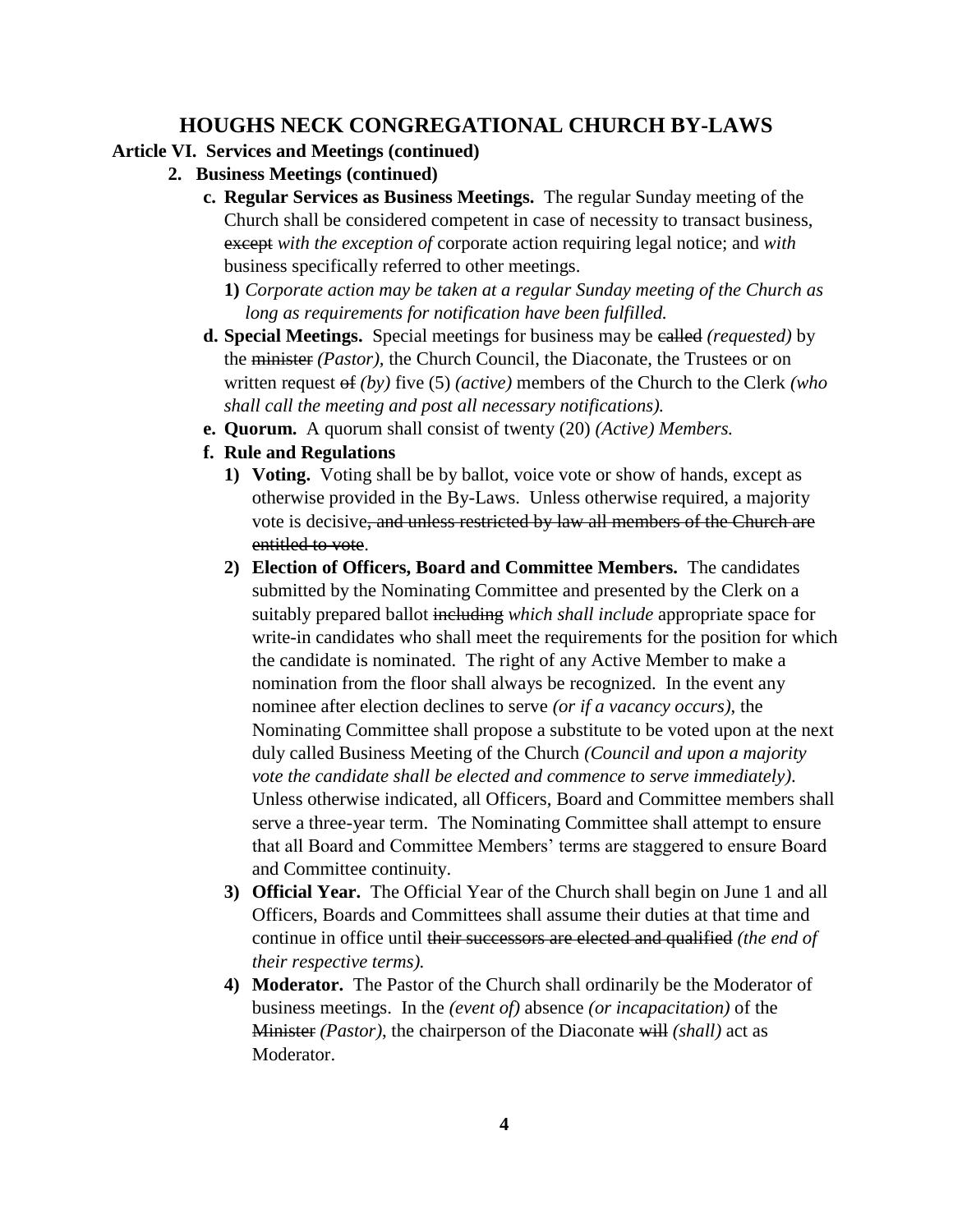# **Article VI. Services and Meetings (continued)**

- **2. Business Meetings (continued)**
	- **f. Rule and Regulations (continued)**
		- **5) Reports.** All Officers, Boards *(and)* Committees, and Departments shall report in writing *(by a date as requested by the Clerk for presentation to the Church)* at the Annual Meeting and at such other times as may be requested by the Church.
- **3. Education.** The Church shall conduct a Sunday School. As part of the Christian training, the School will be afforded *(the opportunity)* to contribute to the regular expenses of the Church. It shall be the purpose of the Sunday School to lead its members into a better knowledge of the Bible and Christian truths and practices, as well as an increasing experience of fellowship with God and in the development of a character which shall be genuinely and consistently Christian in all human relationships. It will *(shall)* endeavor to develop interest in the Church and increasing desire and ability to participate in its life and work. Rules for the administration of the Sunday School shall be proposed *(developed and maintained)* by the Board of Christian Education.

# **Article VII. Officers** *and Standing Committees*

- **A.** The Officers of the Church shall be the following.
	- **1. Pastor.** 
		- **a.** The Pastor shall be called for an indefinite time by a two-thirds *(2/3)* vote of the *(active)* members of the Church. When a vacancy occurs in the Pastorate, the Church Council (unless a special committee is appointed for the purpose), after seeking the guidance of the Holy Spirit shall, with the cooperation of the *(an)*  Associate Minister of the Massachusetts Conference of the United Church of Christ *(Southern New England Conference of the United Church of Christ)*, make a canvas of available ministers; settle upon the one who in their judgment should be called to the Pastorate; introduce him or her *(the minister)* to the Church; and at a duly called meeting propose his or her election.
		- **b.** When a Pastor has been elected and has accepted the call, if it is agreeable to him or her *(all)*, the Church shall request the Pilgrim Association of the Massachusetts Conference of the United Church of Christ *(Southern New England Conference of the United Church of Christ)* to hold an Ecclesiastical Council for the purposes of installing or recognizing the Pastor in accordance with established usages. At his or her *(the)* first opportunity, the Pastor shall become a member of the Church and of the association *(if any,)* of which the Church is a member.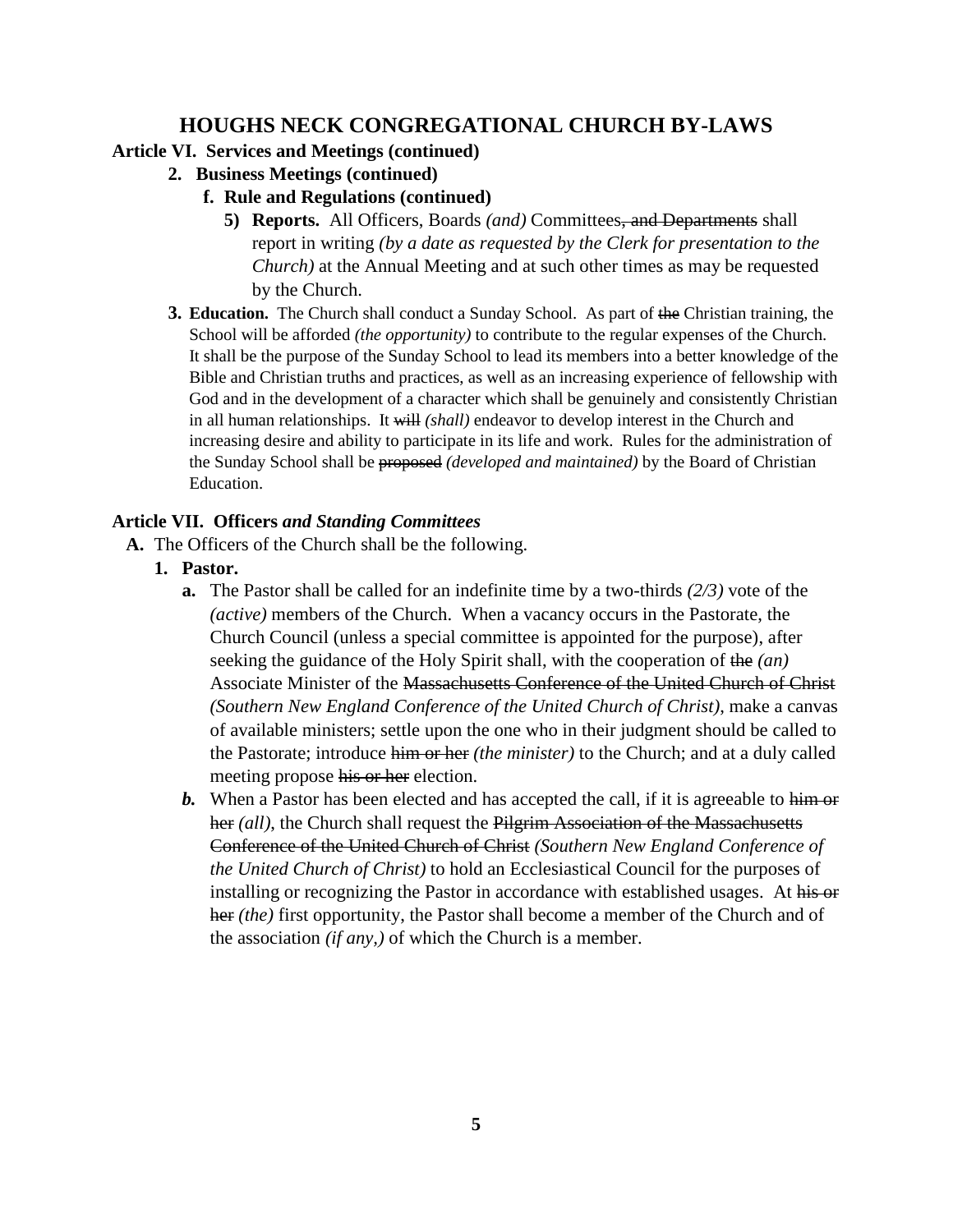### **Article VII. Officers** *and Standing Committees*

- **A.** The Officers of the Church shall be the following. (continued)
	- **1. Pastor. (continued)**
		- **c.** While the term of the Pastor shall be indefinite, the Church may at any time by a majority *(decisive)* vote of active members at a meeting *(duly called by the Clerk in accordance with the requirements of the By-Laws)*, request his or her *(the Pastor's)* resignation with the expectation that it will be presented within sixty *(60) days.* On the other hand, the Pastor shall give sixty *(60)* days' notice in case he or she wishes to leave of his or her volition *(of the desire to terminate the relationship)*. In the case of loss of ministerial standing on the part of the Pastor, relations shall cease at once.
		- **d.** The Pastor shall have in charge *(of)* the spiritual welfare of the church, with the assistance and under the direction of the Diaconate. He or she *(The Pastor)* shall preach the Gospel; administer the Sacraments; have under his or her *(be responsible for*) **care** all services of public worship; provide pastoral care to those in need; coordinate Church evangelism; and renewal programs; and administer the activities of the Church in cooperation with the various Boards and committees. The Pastor shall ordinarily preside at all meetings of the Church except when *(personal)*  matters concerning him or her are considered. or when another moderator is chosen. He or she *(The Pastor)* shall be a full member of the Church Council, Diaconate and Board of Trustees and an ex-officio advisory member of all other Boards and Committees and shall be Chair of the Church Council.
		- *e. The Pastor shall have charge of the responsibilities of a Secretary if and as may be required and as such shall assign tasks, and to oversee same to ensure they are carried out in a professional manner. Included is the coordination with tasks of elected officials to ensure seamless completion of all assigned to the Secretary.*

#### **2. Sunday School Superintendent**

**a.** The Sunday School Superintendent shall be an Active Member of the Church; elected for a three-year term *and shall be a member of the Church Council, representing the Board of Christian Education.* The Superintendent will *(shall)* perform all the functions associated with the acquisition of materials; training of teachers and adapting an effective curriculum for the Church School. In matters related to the above responsibilities, he/she *(the Superintendent)* shall work in concert with the Board of Christian Education and be aided by them in *(the)*  carrying out of such duties. She/he *(The Superintendent)* will assist the Board in developing *(maintaining)* a *(current expenditures)* report *(and the preparation of the budget for the upcoming fiscal year*.) Any unbudgeted expenditures will *(shall)* be brought to the Church Council for review *(and action)*.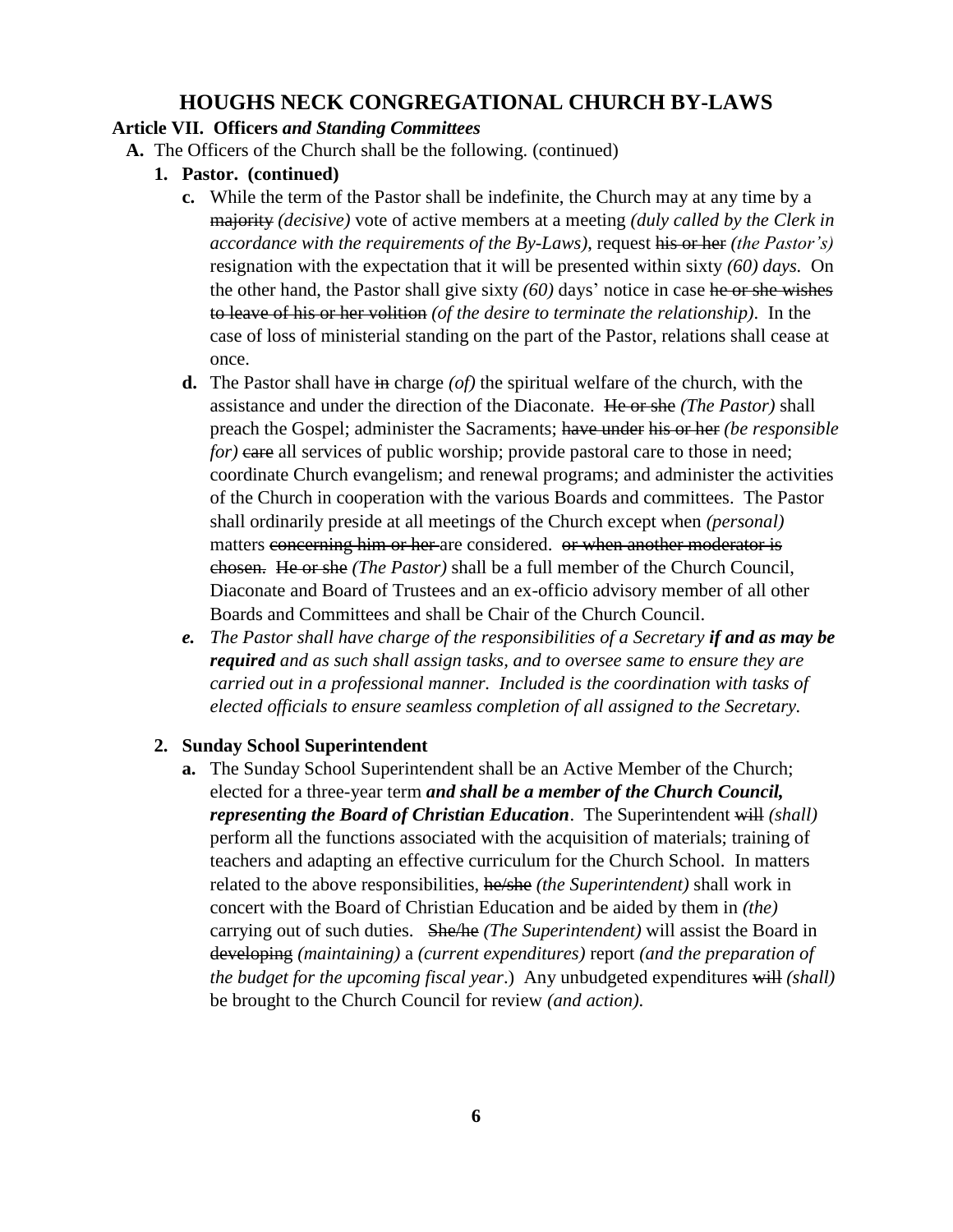# **Article VII. Officers** *and Standing Committees* **(continued)**

- **3. Director of Music**
	- **a.** The Director of Music shall be hired by a Committee appointed by the Church Council. The Director shall be hired for an indefinite period of time. Upon  $a \frac{2}{3}$ (two-thirds) *(decisive)* vote, the Church Council may request the Director to resign, expecting the resignation within sixty *(60)* days. The Director shall give sixty *(60)* days' notice in case he or she wishes to leave of his or her *(the event of a desire to terminate the appointment*) *own volition.*
	- **b.** The Director of Music shall perform all responsibilities associated with music for worship services throughout the year. This will include but not be limited to acquisition of music, musicians, rehearsal and performance of music for worship; selecting and leading the performance of music for worship; selecting and leading the choir; arranging for instrumentalists and vocalists; and playing the organ and piano. He/she *(The Director)* will also *(be afforded the option to)* perform music for weddings, memorials and funerals. In matters of music for all services, the Director of Music will *(shall)* report to the Minister. The Director of Music shall make recommendations to work *(cooperate)* with the Music Committee for budgetary and expenditure purposes in order to create an effective music program; *(and shall cooperate with the Board of Trustees to ensure Church musical instruments are maintained in proper operating condition).* The Director shall cooperate with the *(Music)* Committee (and Board of Trustees) in developing *(maintaining)* a report of the finances spent from *(expenditures)* operating costs.
	- **c.** *The Director of Music shall not be a member of the Church Council.*

# **4. Clerk**

- **a.** The Clerk shall be an Active Member of the Church and elected to a three (3) year term *and shall be a member of the Church Council*.
- **b.** The Clerk shall keep *a* faithful records of the proceedings of the Church and of the Church Council. The Clerk shall be a member of the Church Council and its Secretary.
- **c.** The Clerk shall keep *(maintain a current and up-to-date)* register of members of the Church *(active, inactive and terminated ;)* with *(postal and e-mail)* addresses *and telephone numbers;* with dates and modes of their reception and removal; also *(and)* a record of baptisms and marriages. He or she *(The Clerk)* shall issue letters of transfer as requested by the Church *(Diaconate)*, notifying the churches to which they are addressed.
- **d.** The Clerk shall preserve on file *(and electronically)* all communications and written official reports; notify all persons elected to offices and committees; give legal notices of all meetings when such notices are necessary; conduct all correspondence so far as this is not otherwise provided for; and perform other duties as are prescribed by law or as usually pertain to the office of a Clerk or Secretary of an Assembly.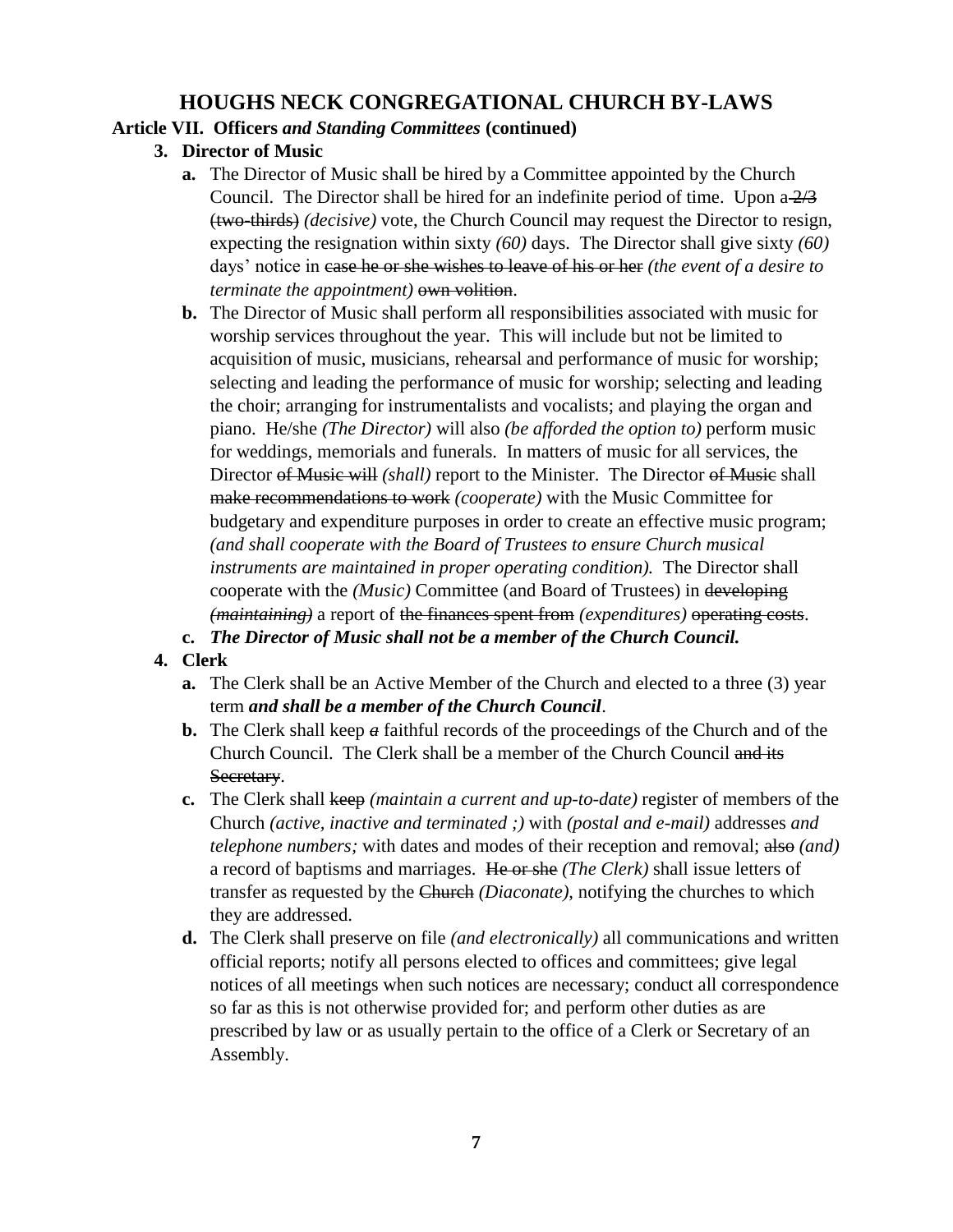### **Article VII. Officers** *and Standing Committees* **(continued)**

### **4. Assistant Clerk**

- **a.** The Assistant Clerk shall be an Active Member of the Church and elected to a three (3) year term.
- **b.** The Assistant Clerk shall be responsible to and under the jurisdiction of the Office of the Clerk; *The Assistance Clerk shall not be a member of the Church Council unless in the event of absence or incapacitation of the Clerk, the Assistant Clerk shall assume the duties of the Clerk including presence at Church Council meetings.*

### **c.** *The Assistant Clerk shall be a member of the Church Council.*

### **5. Financial Secretary**

- **a.** The Financial Secretary shall be an Active Member of the Church and elected to a three (3) year term *and shall be a member of the Church Council*.
- **b.** The Financial Secretary shall take charge of all offerings and special collections; keep an accurate account with each subscriber; deposit all moneys received in the account of the Houghs Neck Congregational Church; forward deposit receipts and statement to the Treasurer; and may furnish subscribers with quarterly statements of their accounts, if *(and when)* they so desire *(but no less than annually)*.

### **6. Assistant Financial Secretary**

- **a.** The Assistant Financial Secretary shall be an Active Member of the Church and elected to a three (3) year term.
- **b.** The Assistant Financial Secretary be responsible to and under the jurisdiction of the Financial Secretary.
- **c.** In the absence *(or incapacitation)* of the Financial Secretary, the Assistant Financial Secretary shall assume the full responsibilities of the office of the Financial Secretary.
- **d.** *The Assistant Financial Secretary shall not be a member of the Church Council unless the Financial Secretary is absent or incapacitated.*

# **7. Treasurer**

- **a.** The Treasurer shall be an Active Member of the Church and elected to a three (3) year term *and shall be a member of the Church Council*.
- **b.** The Treasurer shall be responsible to pay the bills of the Church on order from the Board of Finance and Investment *(Church Council)* and shall have the custody of all papers relating to the property of the Church.
- **c.** The Treasurer shall keep an accurate account of all receipts and disbursements and give such bonds as the Board of Finance and Investment shall prescribe.
- **d.** The Treasurer may, with the approval of the Board of Finance and Investment, invest endowments, legacies, trust funds and securities (in such funds as are legal investments for trust funds of the Commonwealth of Massachusetts) and pay the regular income from the same to the *(Church)* Treasury in regular installments. The Treasurer shall keep a separate accounting of all benevolence funds.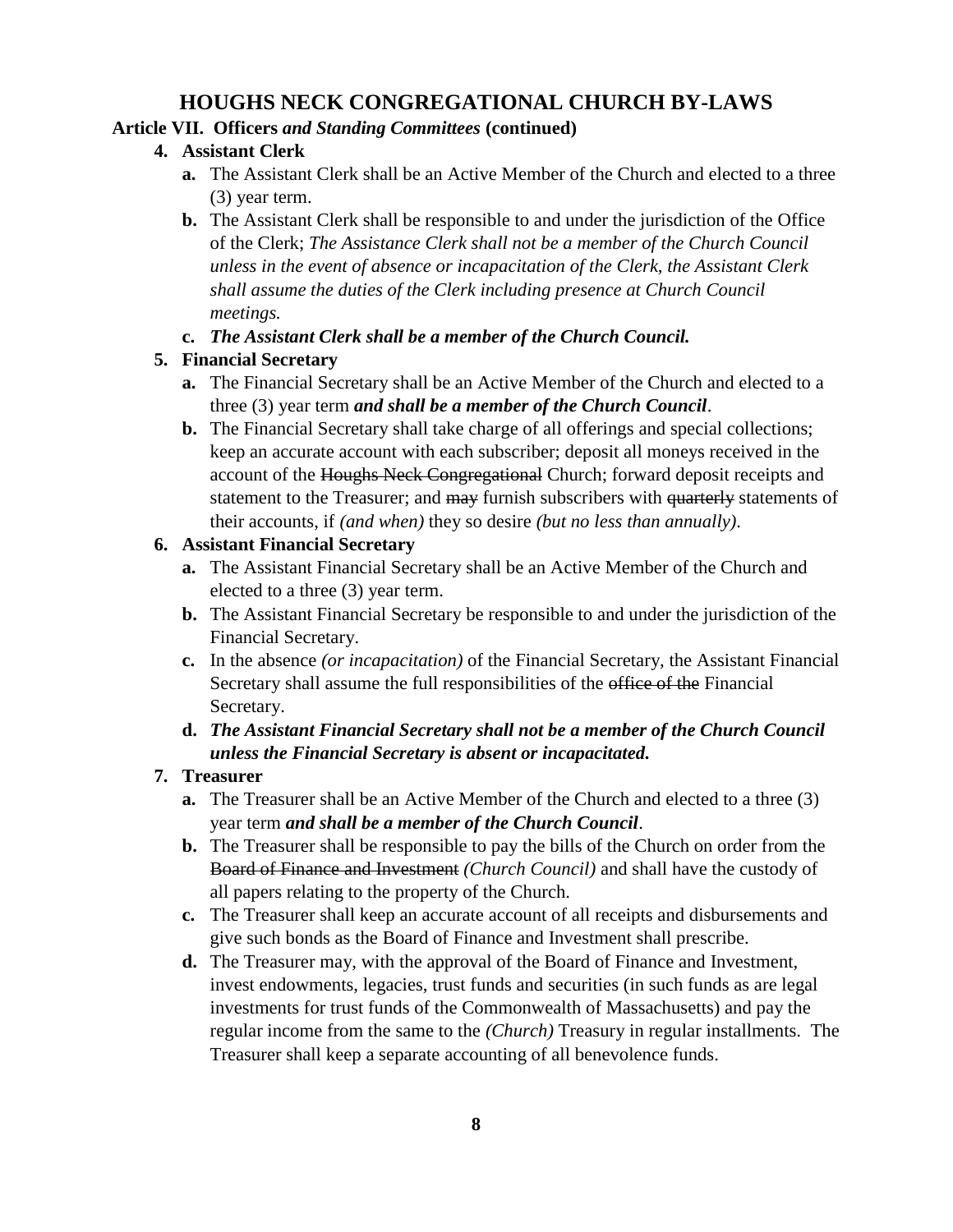### **Article VII. Officers** *and Standing Committees* **(continued)**

- **4. Treasurer (continued)**
	- **e.** The Treasurer shall remit benevolence moneys in accordance with the standing orders of the Church or special orders from the Board of Finance and Investment *(Church Council)*.
	- **f.** *The Treasurer shall prepare the proposed annual budget based on communication with representatives of all Boards and Committees whose responsibilities include obtaining income for the Operating Budget or expending these funds and present the document to the Board of Finance and Investment in such a timely manner to permit proper scrutiny and review prior to presentation to the Church for approval at the Annual Election/Budget Meeting.*

### **5. Assistant Treasurer**

- **a.** The Assistant Treasurer shall be an Active Member of the Church and elected to a three (3) year term.
- **b.** The Assistant Treasurer shall be responsible to and under the jurisdiction of the Treasurer.
- **c.** In the absence *(or incapacitation)* of the Treasurer, the Assistant Treasurer shall assume the full responsibilities of the office of the Treasurer.
- **d.** *The Assistant Treasurer shall not be a member of the Church Council unless the Treasurer is absent or incapacitated.*

### **6. Director of Stewardship**

- **a.** The Director of Stewardship shall be an Active Member of the Church and elected to a three (3) year term.
- **b.** The Director of Stewardship shall *(lead)* a Stewardship Campaign whereby the annual budget or budgets of the Church shall be underwritten.
- **c.** The Director of Stewardship shall *(may)* select as many assistants *(campaign members)* as are needed to perform the task *(of the Stewardship Campaign)*. *The Director of Stewardship shall be a member of the Church Council.*

# **7. Historian**

- **a.** *(The Historian shall be an Active Member of the Church and elected to a three (3) year term.)*
- **b.** The Historian shall keep *(maintain)* a journal of all occurrences of interest to the Church.
- **c.** *The Historian shall be a member of the Church Council.*

# **8. Church Council Members at Large**

- **a.** *(Each Member at Large shall be an Active Member of the Church and elected to a three (3) year term. Terms shall be staggered.)*
- **b.** *Church Council Members at Large shall individually be members of the Church Council.*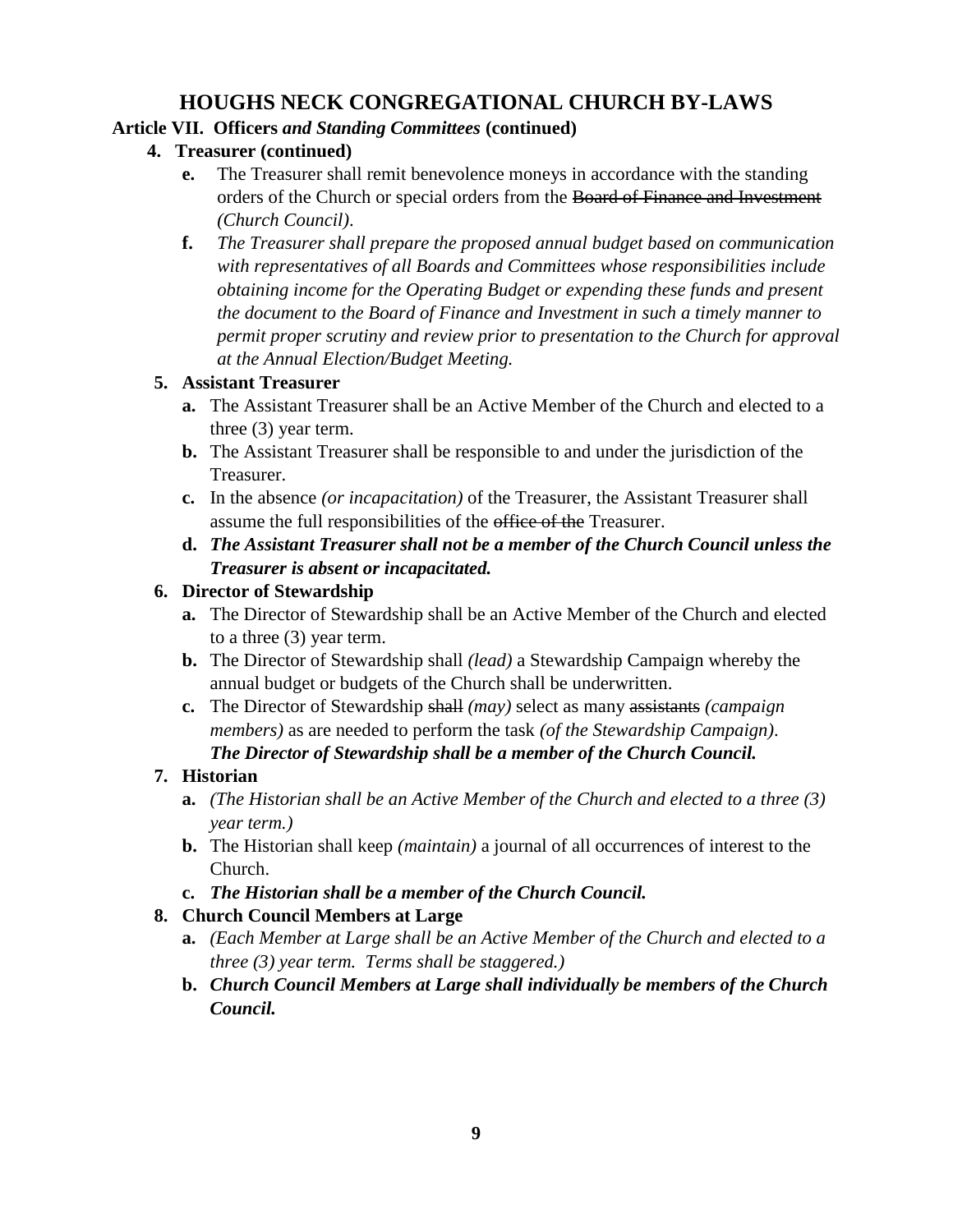#### **Article VII. Officers** *and Standing Committees* **(continued)**

#### **9. Delegates**

- **a.** *(Each Delegate shall be an active member of the Church and elected to a one (1) year term.)*
- **b.** The Church's quota of Delegates shall be elected *(as follows)*: Two (2) to the Massachusetts Conference (*Southern New England Conference of the United Church of Christ)*; two (2) to the Pilgrim Association; and two (2) to the Interfaith Social Services, Inc.
- **c.** *Delegates shall not be members of the Church Council.*

#### **10. Board of Mission**

- **a.** *(The Board of Mission shall consist of three (3) Active Members of the Church and elected to a three (3) year term. Terms shall be staggered.) One member of the Board of Mission shall be designated by the Board to be a member of the Church Council.*
- **b.** *(The Board of Mission shall initiate and promote programs and projects for mission outreach in the areas of mission and social action.)*
- **c.** *(The Board of Mission shall propose the annual budget for Our Church's Wider Mission (OCWM).)*
- **d.** *(The Board of Mission shall allocate funds provided in the Annual Budget for programs and ministries of concern within the Congregation and in the wider community. It shall be responsible for the scheduling, with Church Council affirmation, of special offerings promoted by the Southern New England Conference of the United Church of Christ.)*

#### **11. Board of Christian Education**

**a.** *(The Board of Christian Education shall consist of* the Pastor; the Sunday School Superintendent; and *three (3) active members of the Church and elected to a three (3) year term. Terms shall be staggered. The Sunday School Superintendent shall represent this Board at Church Council meetings.)*

#### **12. Board of Trustees**

**a.** The Board of Trustees shall consist of nine (9) *members, seven (7) of whom shall be* Active Members of the Church and *each* elected to a three (3) year term. Terms shall be staggered. *One Active Member of the Board shall be designated to be a member of the Church Council.*

#### **13. Pastoral Relations Committee**

**a.** The Pastoral Relations Committee shall consist of three (3) *(Active)* Members of the Church, two (2) of whom shall be elected on the even years and one (1) on the odd years, *(each)* for a term of three (years). *A member of the Diaconate* shall serve as one of the three members of the Committee. The Committee will *(may)* make suggestions to the Nominating Committee of potential candidates to be considered for the Pastoral Relations Committee. *The Pastoral Relations Committee shall not be a voting member of the Church Council.*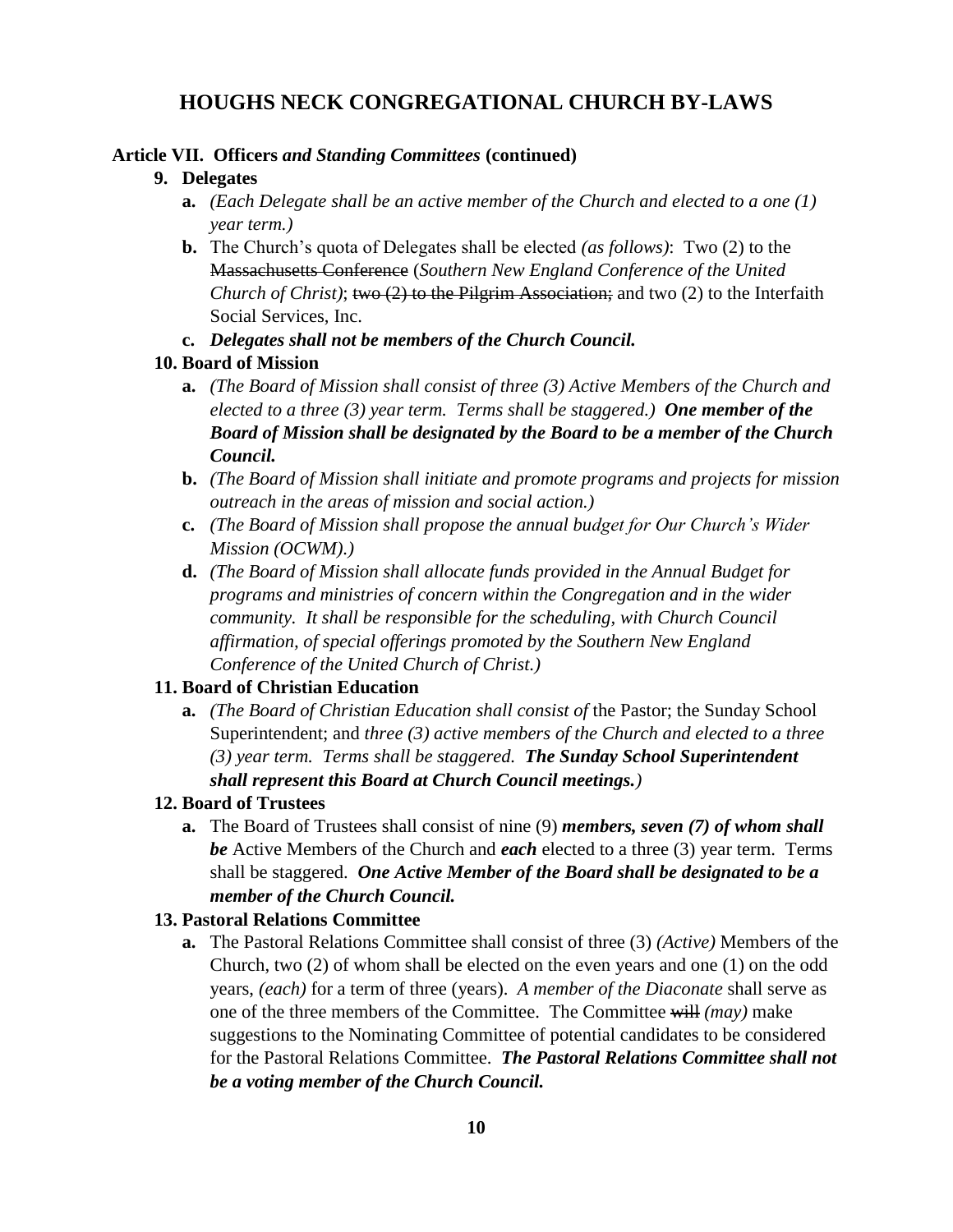#### **Article VII. Officers** *and Standing Committees* **(continued)**

### **14. Other Officers**

- **a.** Other officers may be elected as need shall dictate.
- **b.** *If the need arises, the Church Council shall define the role, responsibilities and size and makeup of the committee if required; the approval shall require a definite majority.*
- **c.** *If the Church Council deems this committee to be permanent, the Church Council shall prepare a proposed amendment to the By-Laws; upon Church Council approval, the Clerk shall make all necessary arrangements to properly present the proposed amendment to the Church at the next called meeting; the Committee may operate ad-hoc in the interim. The amendment shall clarify if a member of this Committee shall be a member of the Church Council.*

### **Article VIII. Church Council**

**A.** The Church Council shall consist of the Pastor as Chair; the Sunday School Superintendent; the Clerk (who shall be the Secretary of the Council); the Assistant Clerk; the Church Treasurer; the Church Financial Secretary; the Director of Stewardship; the Chairs of the several Boards and Committees *as herein defined*: (*Chair of the Diaconate; Vice Chair of the Diaconate; Historian; Mission; Communication;* Delegates; and three (3) Members-at-Large elected by the Church in April.

- **B.** It shall be the function of the Church Council to visualize the entire function of the Church; to advise the Pastor on the general direction of the Church's activities; and to cooperate with him/her *(the Pastor)* in the formation of a well-rounded program.
- **C.** The Council may act for the Church in minor matters, always assuming that unless such action is taken with practical unanimity, it must have the confirmation of the Church.
- **D.** All Officers, Boards and Committees shall present their plans and programs to the Church Council for their information.
- **E.** The Church Council shall *(will)* meet once monthly (*; meetings especially during the summer months may be cancelled upon decisive vote of the Council.)*
- **F.** Any active Church member will be *(is)* free to attend a Church Council meeting *but will not be eligible to vote;* except when the Church Council meets in an executive session for reasons of confidentiality.
- **G.** The presence of nine (9) Council Members shall constitute a quorum.
- **H.** Special meetings may be called by the Chair **(;** *the Trustees; the Diaconate; or by request of seven (7) members of the Church Council; or seven (7) Active Members of the Church).*

### **Article IX. Boards**

**A.** All Boards *(and Committees)* will *(shall)* act on behalf of the Church and Church Council. Although each Board *(and Committee)* has discretion to carry out its regular function, any decision that would significantly alter Church faith, practice, finance or property shall be made under the guidance of the Church Council. All Board Members shall be Active Members of the Church.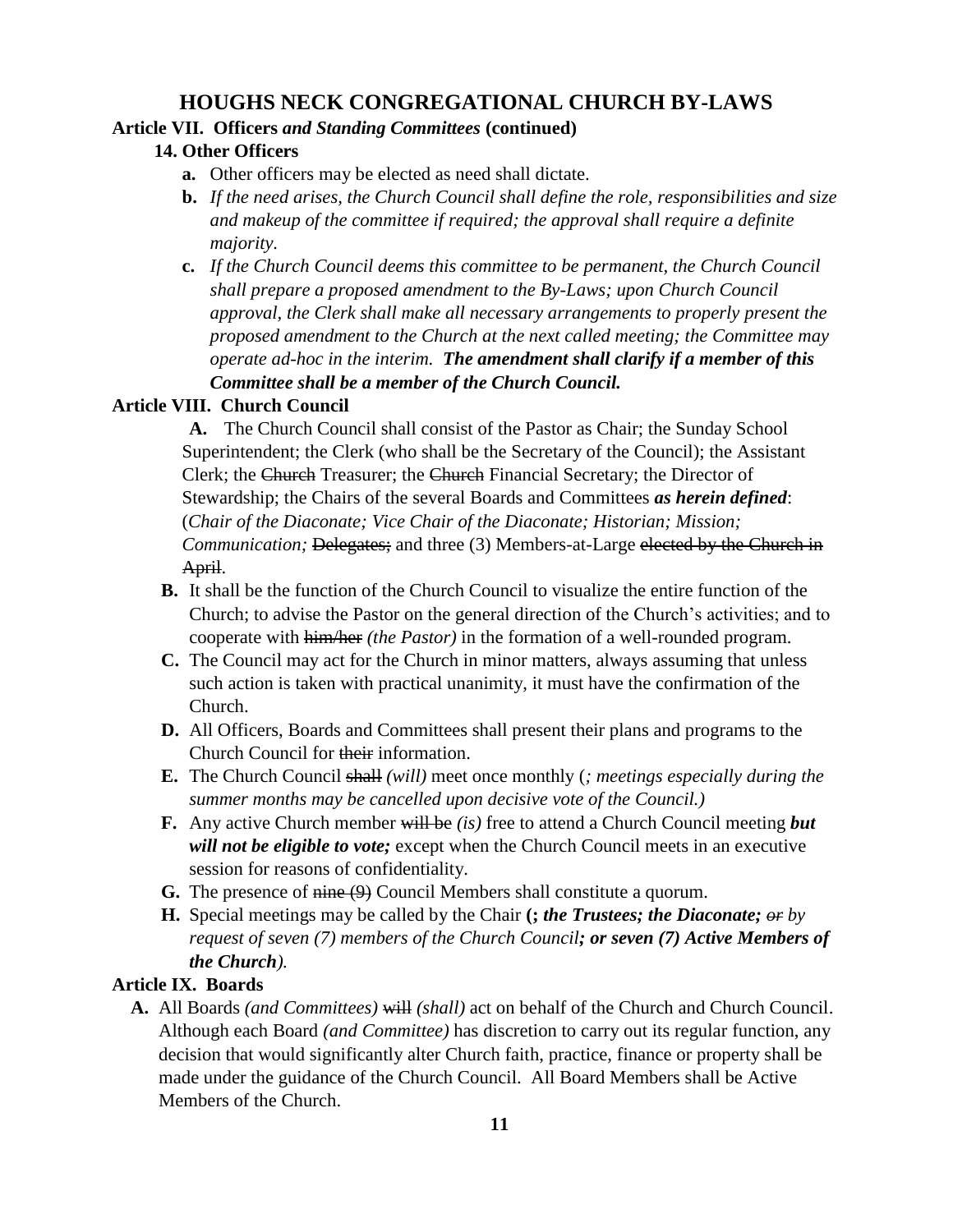### **Article IX. Boards (continued)**

### **B. Diaconate**

- **1.** The Diaconate shall consist of *twelve* (12) Active Members *(of the Church)*. It will *(shall)* be a top priority for the Nominating Committee to elect an equal number of men and women *(nominate Active Members that shall reflect the gender and racial makeup of the Church)* to the Diaconate.
- **2.** The Diaconate shall organize by the selection of its own Chairperson, Vice Chairperson, Clerk and such other officers *and/*or sub-committees as it may deem necessary.
- **3.** The Chairperson and Vice Chairperson shall represent the Diaconate on the Church Council.
- **4.** It shall be the duty of the Diaconate to cooperate with the Pastor(s) in ministering to the spiritual interests of the Church and community. They *(The Diaconate)* shall assist in the preparation and administering of the Sacraments; in caring for the poor; the sick; the sorrowing; the stranger; and the shut-in. They shall have sole jurisdiction of the Diaconate Fund, received at the Communion Sunday services *(included in the Annual Budget)*.
- **5.** It shall be the duty of the Diaconate to supervise the conditions of Church Membership as described in these By-Laws (cf. Article V.).
- **6.** Ushering at services of Worship may *(shall)* be performed by members of the Diaconate. *(In the event of an emergency during Church services, members of the Diaconate serving as ushers shall lead the Congregation in an orderly exodus from the Church.)*
- *7. Life Member of the Diaconate***.** *(An Active Member of the Church who has served or is serving as a Member of the Diaconate)* whom the Church may wish to make an honorary member of the Diaconate for life; with all the powers, responsibilities and privileges; may be elected by the Church as a Life Deacon *(Member of the Diaconate)*. Because these will be *(this is)* regarded by the Church as the highest position which it can bestow upon a member of the Diaconate, they shall be elected *(the election process shall be)* as follows: A candidate will be proposed to the Diaconate for nomination. If the candidate receives a three-quarter (3/4) approval vote at a regular Diaconate meeting, the Diaconate will *(inform the Clerk of the action and request the name of the candidate be placed in nomination*) nominate the candidate for election by the Church at any Church Meeting (*; a decisive vote is required for election.)*
- **8. Junior Deacon** *(Junior Members of the Diaconate.)*There shall be *(a maximum of)*  up to four (4) Junior Deacons *(Junior Members of the Diaconate)*, each of whom shall be at least twelve (12) years of age; each of whom shall be elected annually for a term of three (3) *(one (1) year.)* years. It will *(shall)* be a top priority for the Nominating Committee to elect an equal number of men and women *(select for election, Active Members that shall reflect the gender and racial makeup of the Church;)* to the Diaconate. The Junior Deacons *(Members)* shall function under the supervision of the Diaconate and serve according to its direction. Rules and principles pertaining to Junior Deacons *(Members)* shall be devised *(determined)* by the Diaconate.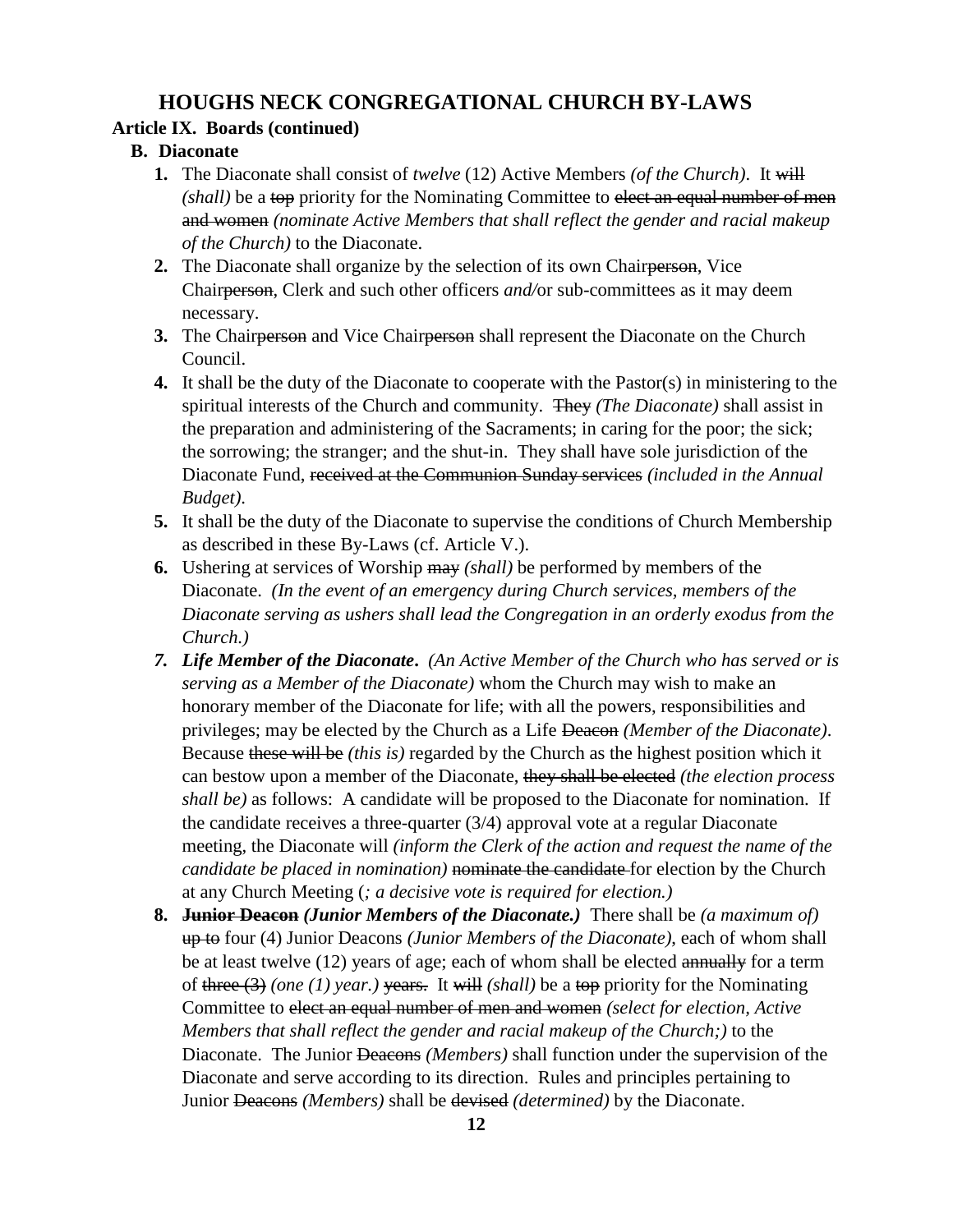# **Article IX. Boards (continued)**

- **C. Board of Christian Education**
	- **1.** There shall be a Board of Christian Education consisting of the Pastor, Sunday School Superintendent and three (3) other *Active M*embers *(elected by the Church)*.
	- **2.** The Board shall have supervision and direction of the educational work of the Church.
	- **3.** It is *(The Board is)* authorized to search for a Superintendent of the Sunday School; to be elected by the Church at the Election meeting *or by the Church Council until the next Election meeting.*
	- **4.** *The Board* is to have charge of the School with full power to appoint and remove teachers and other officers not otherwise provided for; and to inaugurate and maintain other Christian Education activities.
	- **5.** *The Board's* other activities may include such projects as Vacation *(Bible)* School; week-day Christian Education; courses or lectures on religious subjects; special young people's groups; men's or women's *(adult)* organizations; and the like.

# **D. Board of Trustees**

- **1.** The Board of Trustees shall have the care and custody of the property of the Church, including the office *(Church building)* and the Parsonage. The Board shall oversee the maintenance of the church property. They *(The Board)* shall decide what needs to be repaired, replaced or purchased*; and* They shall arrange for any work to be done *(performed)* either by a Board Member, Church Member, volunteer or outside contractor. Any change or work done *(performed)* is always *(shall be)* subject to regulations prescribed by the law of the Commonwealth of Massachusetts and the City of Quincy. Any expense over Two Thousand Dollars and No Cents (\$2,000.00) *(Three Thousand Dollars and No Cents (\$3,000.00) not previously approved in the current Budget by the Church)* shall be subject to the approval of the Church Council.
- **2.** The Board shall meet regularly each month. (*Meetings especially during the summer months may be cancelled upon decisive vote of the Board.)* Special meetings may be called as needed for items that need immediate attention, discussion or vote. The Board shall elect its own officers and committees and determine its own mode of procedure. A quorum shall consist of four (4) members.
- **3.** The Board shall oversee the hiring and the work done by *(of)* the Church Sexton.

# **E. Board of Finance and Investment**

- **1.** The Board shall be responsible for the prudent administration and investment of all Church assets under trust including but not limited to general and restricted funds, endowment funds and bequests from members and friends.
- **2.** The Board is empowered to make investments and maintain bank accounts in the name of the Houghs Neck Congregational Church.
- **3.** The Board shall meet quarterly *(annually)* or as directed by the Church Council.
- **4.** The Board shall prepare *(review and upon agreement, recommend approval of an annual budget; presented to the Board by the Treasurer).* with a Task Force comprised of representatives whose responsibilities include obtaining income for the Operating Budget or expending these funds. The committee *(Board or the Treasurer, at the discretion of the Board)* shall review the (*proposed)* budget with the Council; *(for information only)*. It *(The Board or Treasurer, at the discretion of the Board)* shall propose the budget to the Congregation at the Annual *(Election/Budget)* Meeting.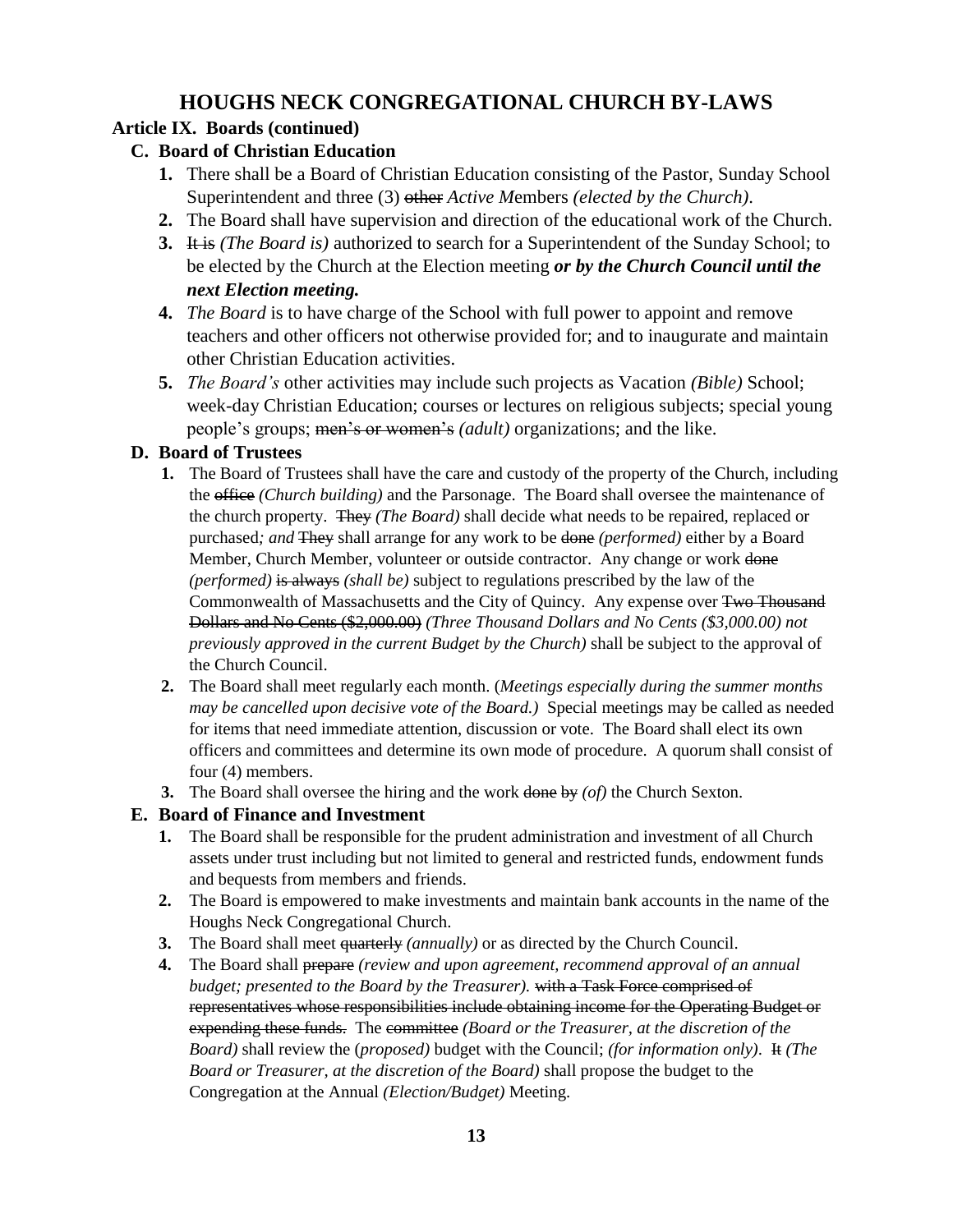## **Article IX. Boards (continued)**

### **E. Board of Finance and Investment (continued)**

**5.** In its discretion, the Board shall *(may)* seek the services of an outside auditor to examine the Treasurer's account, the records of the Financial Secretary and other Church accounts at the end of each Church Year and shall make a report to the Annual Meeting *(Church Council)*; said report to be included in the supplementary Annual Report prepared by the Clerk. The auditor(s) shall also examine any accounts of the Church when requested by the Church Council.

### **6.** *The Board shall not be represented on the Church Council.*

### **F. Board of Mission**

- **1.** The Board of Mission shall initiate and promote programs and projects for mission outreach in the areas of mission and social action.
- **2.** The Board shall propose the annual budget for Our Church's Wider Mission (OCWM). The Board shall allocate funds provided in the Annual Budget for programs and ministries of concern within the Congregation and in the wider community.
- **3.** The Board shall be responsible for the scheduling, with Church Council affirmation, special offerings promoted by *(the Southern New England Conference of)* the United Church of Christ.
- **4.** *The Board shall designate one member to represent the Board on the Church Council.*

### **G. Pastoral Relations Committee**

- **1.** The purpose of the Pastoral Relations Committee is to support and maintain an open and healthy relationship between the Minister *(Pastor)*, staff and members of the Congregation *(Church)*.
- **2.** The Committee shall meet with the Minister *(Pastor)* to share expectations, ideas, hope and concerns together.
- **3.** The duties of the Committee include being the discreet and sensitive conduit *through* which both the Minister *(Pastor)* and the Congregation *(Church)* have a place for ongoing evaluation of our common goals and experiences as a worshipping community.
- **4.** The Committee shall act as the primary support group and sounding board for the Minister *(Pastor)*. It *(The Committee)* shall help him/her (*the Pastor)* determine staff and lay-member reaction to his/her *(the Pastor's)* thoughts and ideas, as well as communicate current thoughts and ideas of the Congregation *(Church)*to the Minister *(Pastor)*.
- **5.** It *(The Committee)* will hold at least quarterly meetings with the Minister *(Pastor)*, unless he/she is unavailable (*meeting at a mutually agreeable date and time).* If the Committee feels the need to examine or review sensitive reports prior to meeting with the Pastor, it will give the Pastor prior notice.
- **6.** It *(The Committee)* shall promote a caring atmosphere of confidentiality and trust so that constructive communication can occur. It shall encourage the Minister's *(Pastor's)* professional growth and personal well-being as well as that of his or her *(the Pastor's)*  immediate family. The Committee shall make recommendations to the Church Council regarding performance, salary and other appropriate contractual issues on an annual basis.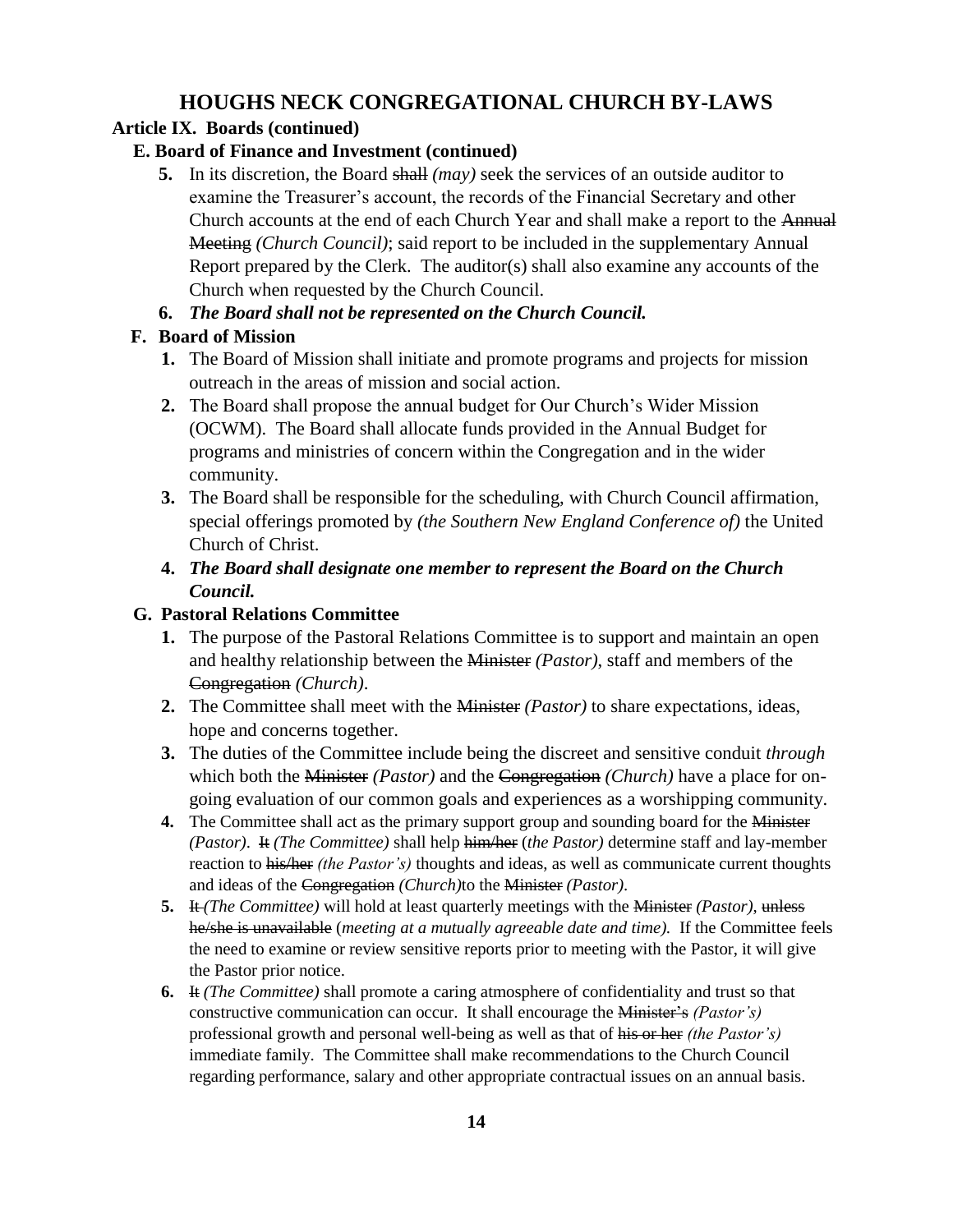# **Article IX. Boards (continued)**

- **G. Pastoral Relations Committee (continued)**
	- **7.** Minutes of the Pastor-Parish *(Pastoral)* Relations Committee meetings will be issued in general format and not detailed so as to assure *(ensure)* confidentiality. As a standing *(The)* Committee it shall make only general reports to the Church Council to indicate that meetings have taken place. Should the Committee determine any action need *(to)* be taken, it will report same to the Church Council and/or the Congregation.
	- **8.** In any year when a new Pastor is called, two (2) members of the Pastor Search Committee shall be asked to serve *a one (1) year term as additional members* of the Pastoral Relations Committee.
	- **9.** *The Committee shall not be represented on the Church Council.*

# *H. Communication Committee*

- *1. The Communication Committee shall be responsible for all communication from the Church to the greater community and to perform all tasks assigned to it by the Church Council and Pastor.*
- *2. The Committee shall be responsible for the following tasks.*
	- *a. Maintain and update the Church Website on a regular basis including but not limited to uploading Church services, events, newsletters and all other of communication of interest to the Church and the larger community.*
	- *b. Publishing and distributing the Church Newsletter both paper and electronically.*
	- *c. Advertising the Church and activities in local newspapers.*
	- *d. Coordinate Church usage and schedule usage when and as directed by the Pastor; arrange for execution of rental documents and maintain a file for same and forward any collected moneys to the Financial Secretary.*
	- *e. Perform printing tasks including but not limited to preparation of the weekly inperson programs as directed by the Pastor.*
	- *f. Develop, maintain and upgrade as required the Hybrid presentation of Church Services and other events via the Internet.*
- *3. The Committee be comprised of no less than six (6) members, three (3) of whom shall be Active Members of the Church. One of the Active Members shall be designated to represent the Committee on the Church Council.*

# **Article X.** *Church Council* **Committees**

**A.** All Committees will *(shall)* act on behalf of the Church and the Church Council. Although each Committee has discretion to carry out its regular function, any decision that would significantly alter Church faith; practice; finance; or property shall be made under the guidance *(and approval)* of the Church Council.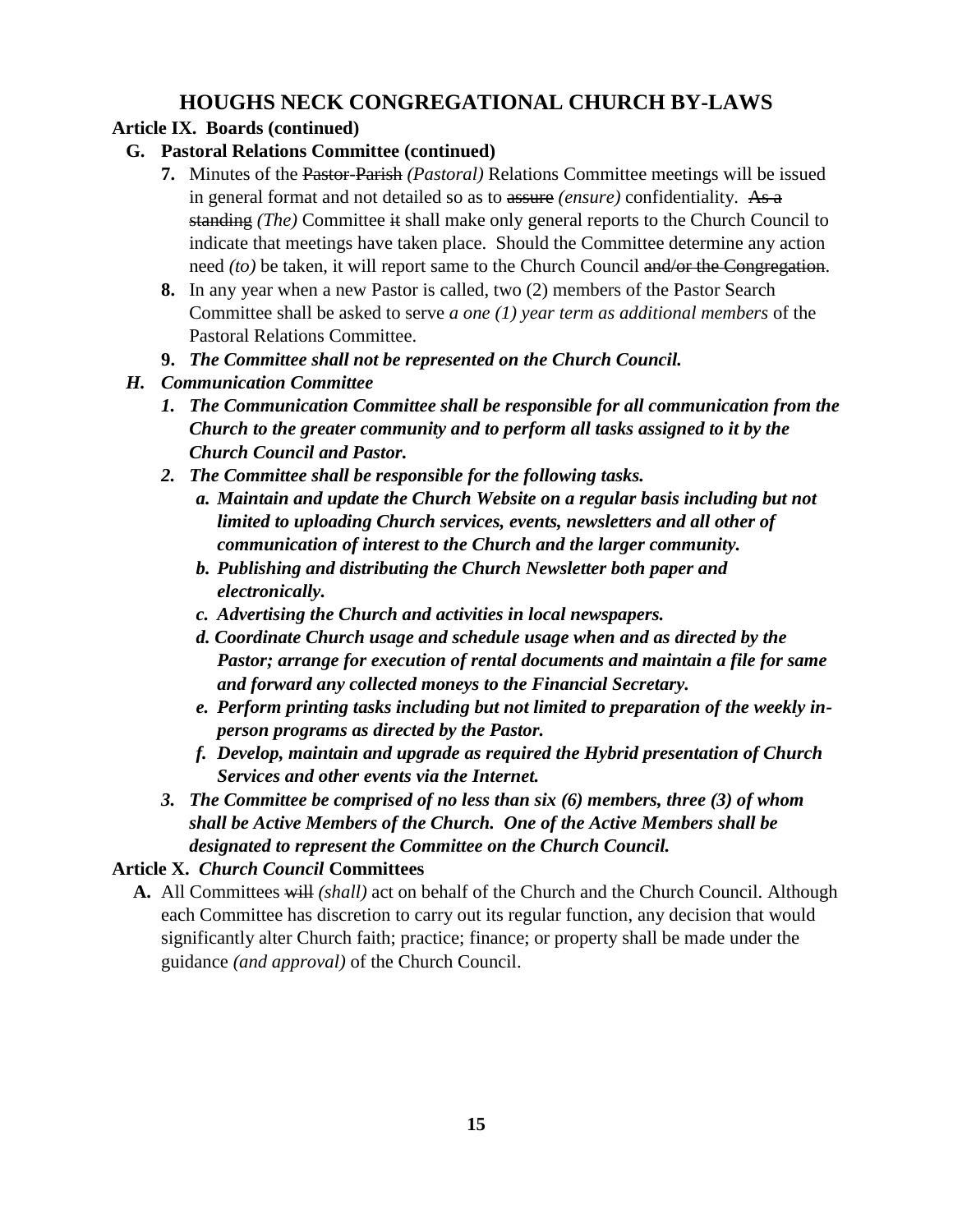# **Article X.** *Church Council* **Committees (continued)**

- **B.** The Church Council shall appoint *(Active Members)* to the following Committees to operate in the fields indicated and, by vote, alter their size and duties *if deemed necessary*.
	- **1.** Music Committee: Three (3) Members.
	- **2.** Publicity Committee: Three (3) Members; one (1) for news; one (1) for office printing; and one (1) for the Church Website.
	- **3.** Flower Committee: Three (3) Members.
	- **4.** Chancel Committee: Four (4) *(Two (2))* Members.
	- **5.** Church Calendar Chair: One (1) Member.
	- **6.** Hospitality Committee: Two (2) Members.
	- **7.** Nominating Committee: *Four (4)* Members.
- **C.** *The basic tasks of the Committees are as follows.*
	- *1.* Music Committee: *Meet with and assist the Music Director in the selection of new music for worship.*
	- **2.** Publicity Committee: *Maintain and continually update the Church Website and develop new ways to place the name and activities of the Church in the greater community.*
	- **3.** Flower Committee: *Place flowers reflecting the seasons in the Sanctuary and organize Church donations (or designate a Church Organization for the task;) for placing live flowers in the Sanctuary during high holidays.*
	- **4.** Chancel Committee: *Prepare the Sanctuary with the proper colors and arrange to reconfigure the Chancel for Communion.*
	- **5.** Church Calendar Chair: *Coordinate Church usage and schedule usage when and as directed by the Pastor; arrange for execution of rental documents and maintain a file for same and forward any collected moneys to the Financial Secretary.*
	- **6.** Hospitality Committee: Take charge of the Guest Book and Welcome Cards. Additionally organize the Fellowship Time after Church Services and organize other hospitality functions as needs arise. (*Develop and maintain a schedule for pies at Fellowship Time.)*
	- **7.** Nominating Committee: At least two months prior to the *date of the Church*  Elections, the Church Council shall appoint a Nominating Committee to prepare nominations for all Officers and Board and Committee Members to be elected by the Church. This Committee shall, with the cooperation of the Clerk, prepare a ballot nominating one (1) person for each office to be filled at the Annual Election. A copy of the ballot shall be posted in the Church Narthex no later than two (2) Sundays prior to the date of the Election; the Pastor or Clerk shall announce the posting during the Sunday Worship.
- **D.** Other Committees may be appointed by the Church Council as needed, in accordance with the By-Laws. *None of the above listed Committees shall be represented on the Church Council.*

# **XI. Auxiliary Organizations**

**A.** All organizations connected with the Church and using its equipment are regarded as integral part of the Church and under its general oversight.